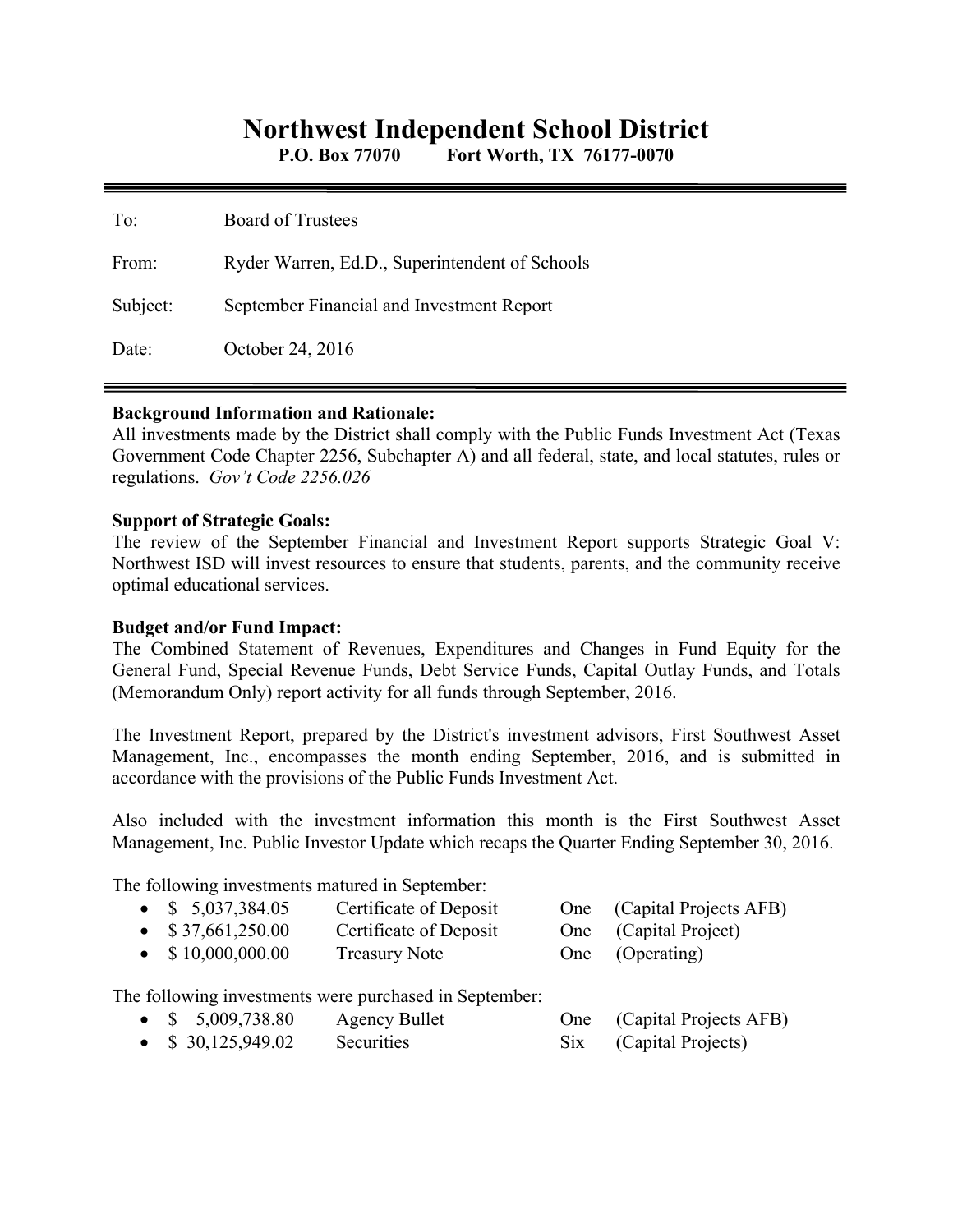Investments for the District's General Fund, Debt Service Funds, Capital Projects Funds, and Internal Service Funds total \$181,747,551.88 as of September 30, 2016.

|                               | Yield           |                     |
|-------------------------------|-----------------|---------------------|
|                               | to              |                     |
| <b>Fund</b>                   | <b>Maturity</b> | <b>Market Value</b> |
| General Fund                  | 0.627%          | 64,819,337.04       |
| Special Revenue Funds         | 0.586%          | 1,165,661.11        |
| Debt Service Funds            | 0.605%          | 22,158,154.49       |
| <b>Capital Projects Funds</b> | 0.547%          | 54,917,044.43       |
| Capital Projects Funds - AFB  | $0.551\%$       | 38,687,354.81       |
| Total                         | $0.584\%$       | \$181,747,551.88    |

Board Policy states that, "The investment portfolio shall be diversified in terms of investment instruments, maturity scheduling, and financial institutions to reduce risk of loss resulting from over concentration of assets in a specific class of investments, specific maturity, or specific issuer."

The District portfolio is concentrated in terms of **investment instruments** (Certificates of Deposit). These concerns are addressed by the low risk nature of the certificates of deposit and the maintenance of collateral by the various financial institutions to guarantee the safety of the investments.



| <b>Portfolio Composition by Security Type</b> |        | <b>Portfolio Composition by Issuer</b> |        |
|-----------------------------------------------|--------|----------------------------------------|--------|
| Local Government Investment Pool              | $12\%$ | Texpool                                | $12\%$ |
| Certificates of Deposit                       | 15%    | <b>FHLB</b>                            | $6\%$  |
| <b>Bank Deposit</b>                           | 10%    | Compass                                | 10%    |
| <b>Agency Bullet</b>                          | 24%    | <b>FNMA</b>                            | 15%    |
| Treasury                                      | 36%    | US Treasury                            | 36%    |
| <b>AGCY DISCO</b>                             | $3\%$  | Other Issuers                          | 14%    |
|                                               |        | Woodhaven                              | $7\%$  |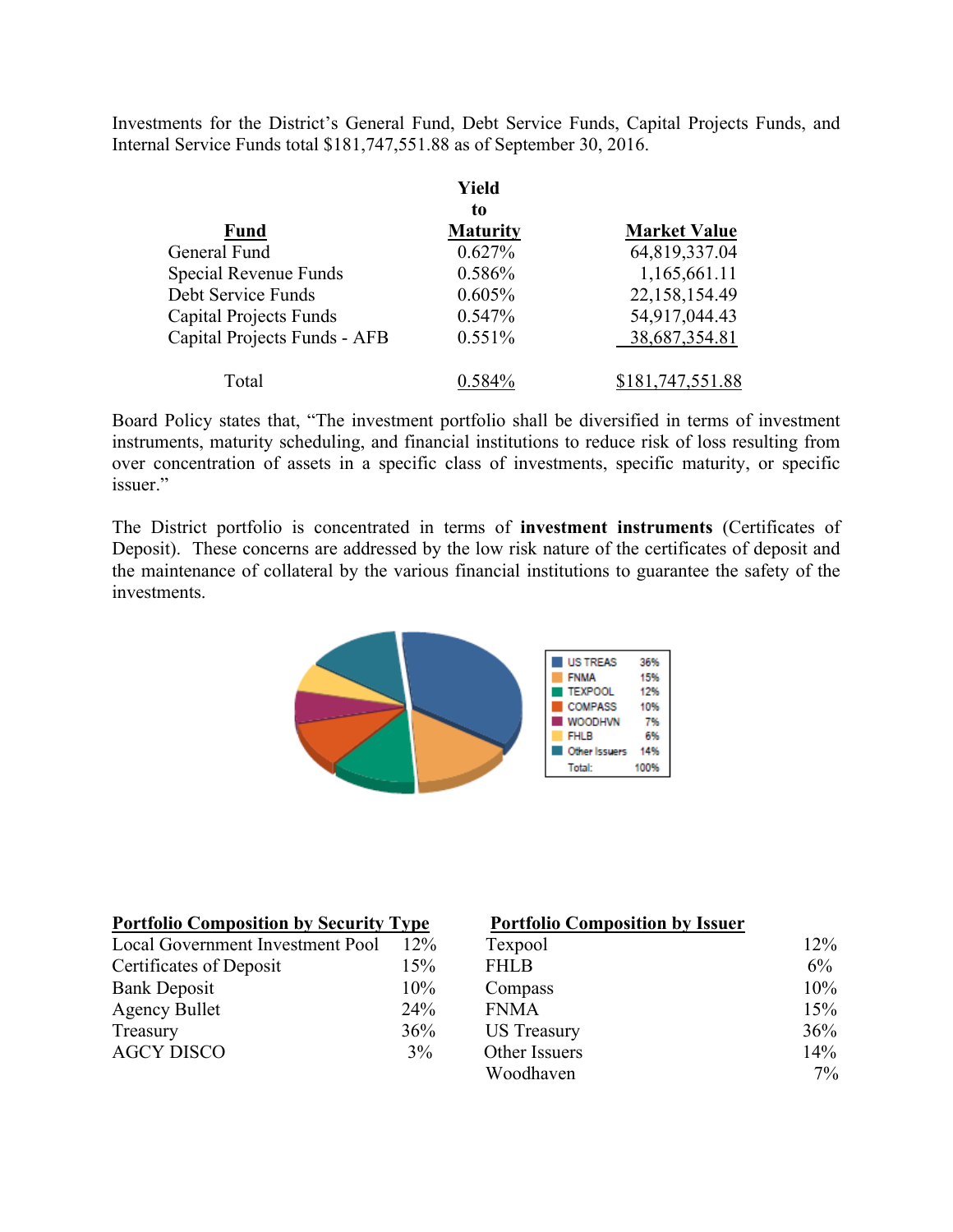

The District portfolio is diversified in terms of **maturity scheduling:** 

### **Maturity Schedule**

| Overnight       | 22% | 40,693,830.48    |
|-----------------|-----|------------------|
| $0-3$ Months    | 29% | 52,317,925.52    |
| $3 - 6$ Months  | 13% | 23,622,585.94    |
| $6 - 12$ Months | 36% | 65, 113, 209. 94 |

The District portfolio currently outperforms all the **benchmark comparisons**.



Note 1: CMT stands for Constant Maturity Treasury. This data is published in Federal Reserve Statistical Release H.15 and r<br>standard industry benchmark for Treasury securities. The CMT benchmarks are moving averages. The 3 ge of all actively traded Trea ing until maturity. This is a<br>evious 6 months, and the ving that time r at unteremains<br>age for the pre es. The 3-month CMT is the dail s 3 months, the 6-month CMT is the daily Note 2: Benchmark data for TexPool is the monthly average yield.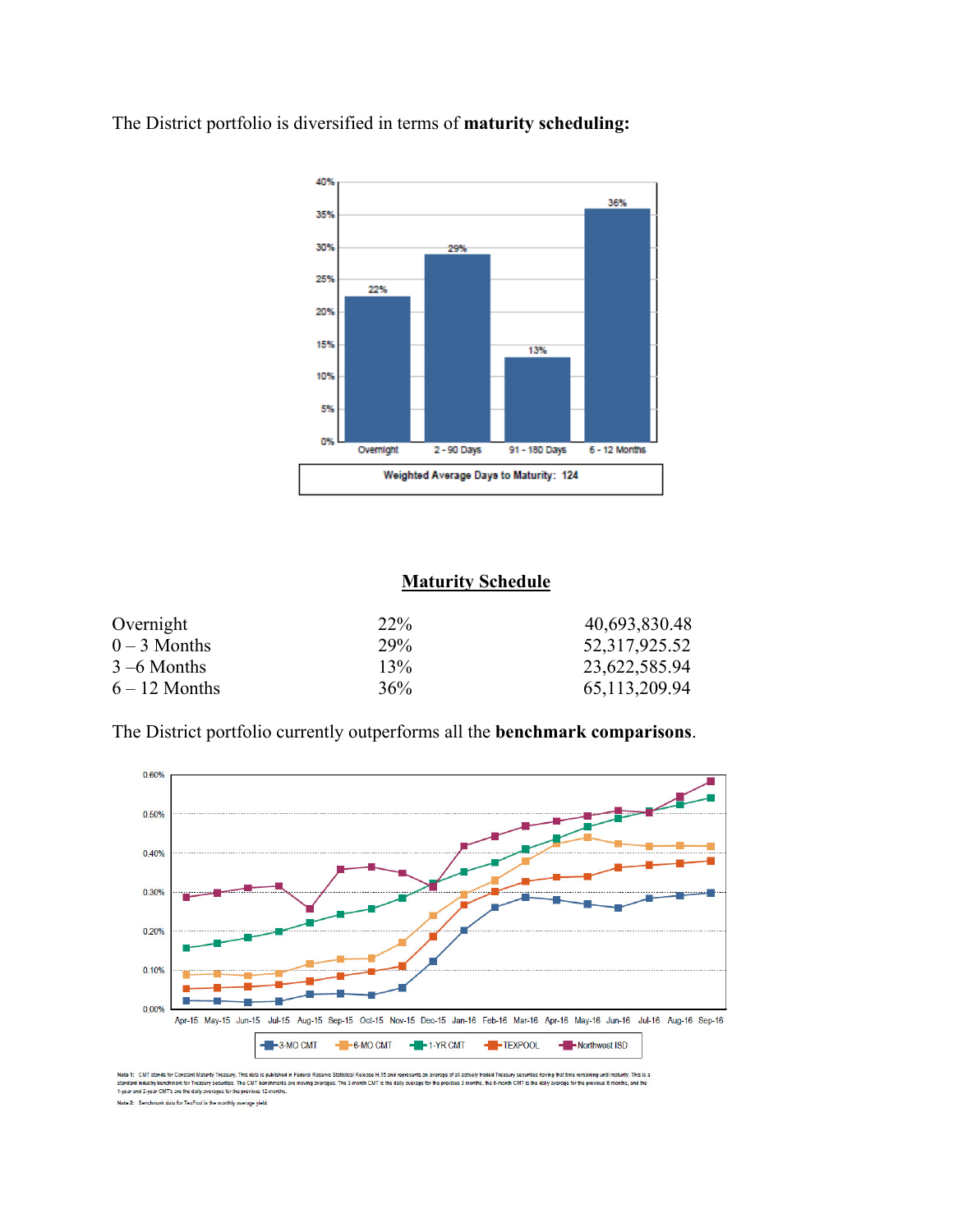

The **TexPool Economic & Market Commentary for October, 2016**, notes that,

The lion's share of investor and media focus this month is on the SEC money fund reforms. But for cash managers and institutional investors, October's also the month in which institutional prime and municipal funds can finally get back to acting like themselves as the industry serves notice it is just as robust as before the reforms.

After weeks of shortening the maturity dates of securities we buy to ensure ample liquidity for the prime clients moving assets to government funds due to the floating net asset value (NAV) requirement, portfolio managers can now reacquaint themselves with attractive spreads and the good ol' London interbank offered rate (Libor). We can go back to making purchasing decisions based on relative value and not just liquidity. At Federated, this means that instead of having weighted average maturities (WAM) of, say, nine days, we will go back to targeting 40-50 days. Yields should follow, potentially jumping from the single digits to a 40-50 basis-point spread. This is all possible because the Libor curve is far above the Treasury curve.

During the run up to the reforms, institutional prime investors and managers have watched in envy as all sorts of non-2a-7 investors—local government investment pools (LGIPs), private accounts, collective accounts, offshore accounts, separately managed accounts and more capture these spreads. But now they will finally get to take advantage of what is an extremely attractive prime money market yield curve. It is not going to happen overnight, of course, because of the need to be diversified. But over some short period of time, the expectation is that prime 2a-7 funds will start to emulate prime non-2a-7 funds.

What about Libor itself? We think it will remain at current elevated levels through at least the end of this year, and most likely much of 2017.The peak of the curve has probably passed us already, but it is not going to trend down quickly because the assets that have shifted to the government space can't fund around that curve. It is going to take issuers offering robust yields